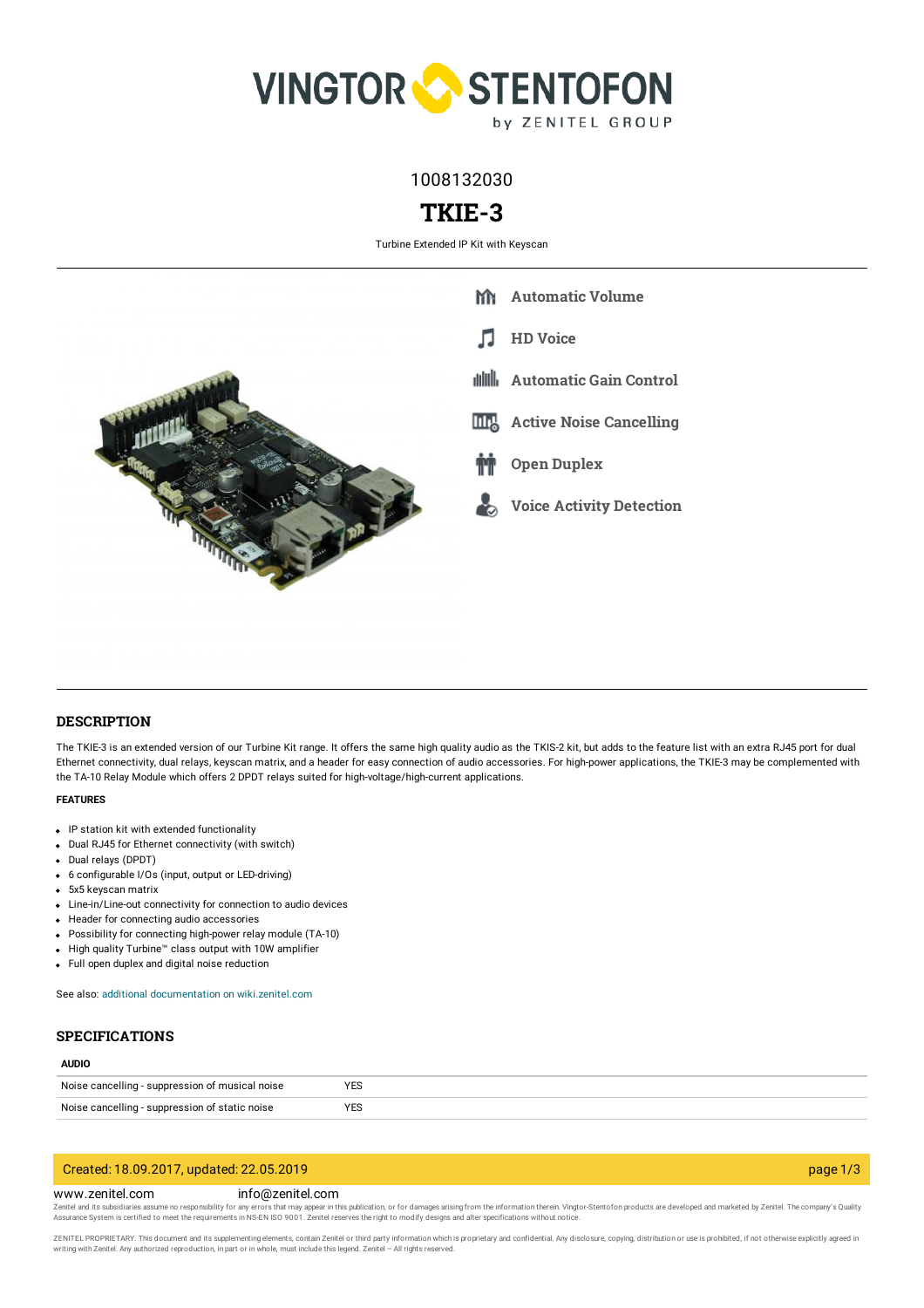#### **AUDIO**

| Noise cancelling - suppression of rapidly changing noise | YES                                                                                                                                      |
|----------------------------------------------------------|------------------------------------------------------------------------------------------------------------------------------------------|
| Codecs                                                   | G.711, G.722, G.729                                                                                                                      |
| Frequency range, G.722 Codec                             | 200 Hz - 7000 Hz                                                                                                                         |
| Audio technology                                         | Modes: Full open duplex, switched open duplex                                                                                            |
|                                                          | Adaptive jitter filter                                                                                                                   |
|                                                          | Local tone generator                                                                                                                     |
|                                                          | Audio mixing - 3 channels                                                                                                                |
|                                                          | Sound level detection (scream alarm)                                                                                                     |
|                                                          | Automatic gain control (microphone)                                                                                                      |
|                                                          | Automatic volume adjustment                                                                                                              |
| Internal speaker amplifier                               | 10 W class D                                                                                                                             |
| Supported microphone technologies                        | Digital MEMS microphone                                                                                                                  |
|                                                          | Electret microphone                                                                                                                      |
| Recommended loudspeaker impedance                        | 8 ohm                                                                                                                                    |
|                                                          |                                                                                                                                          |
| <b>HARDWARE</b>                                          |                                                                                                                                          |
| Ethernet connectors                                      | 2 x RJ45                                                                                                                                 |
| I/O connectors                                           | Tool less, spring loaded, vibration proof terminals                                                                                      |
| Keyboard                                                 | 5x5 keyscan matrix                                                                                                                       |
| General inputs and outputs                               | 6 (configurable)                                                                                                                         |
| Outputs                                                  | 12mA as LED drivers                                                                                                                      |
| Change-over relays (NO+NC+COM)                           | Max: 250VAC/220VDC, 2A, 60W                                                                                                              |
| Power options                                            | PoE and or external power supply                                                                                                         |
| PoE (power over Ethernet)                                | IEEE 802.3af standard, Class 0 (0.44W to 12.95 W)                                                                                        |
| External power supply                                    | 24 VDC (16 - 48 V)                                                                                                                       |
| Power consumption                                        | Idle 1.8W, max 12W (depending on volume)                                                                                                 |
| Audio line out / induction loop signal                   | 600 ohm                                                                                                                                  |
| <b>NETWORKING AND PROTOCOLS</b>                          |                                                                                                                                          |
| Protocols                                                | IPv4 (with DiffServ), SIP, TCP, UDP, HTTPS, TFTP, RTP, DHCP, SNMP, Vingtor-Stentofon CCoIP® , NTP                                        |
| LAN protocols                                            | Power over Ethernet (IEEE 802.3 a-f) Network Access Control (IEEE 802.1x)                                                                |
| Management and operation                                 | HTTP/HTTPS (Web configuration) DHCP and static IP + Vingtor-Stentofon Pulse™ Remote automatic software<br>upgrade Centralized monitoring |
| Advanced supervision functions                           | E.g. network test, tone test, status reports                                                                                             |
| SIP support                                              | RFC 3261 (SIP base standard)                                                                                                             |
|                                                          | RFC 3515 (SIP refer)                                                                                                                     |
|                                                          | RFC 2976 (SIP info)                                                                                                                      |
| DTMF support                                             | RFC 2833, 2976 (SIP info)                                                                                                                |
| <b>ENVIRONMENT AND COMPLIANCES</b>                       |                                                                                                                                          |
| Operating temperature range                              | -40° to 70° C / -40° to 158 ° F                                                                                                          |
| Storage temperature range                                | -40° to 70° C / -40° to 158 ° F                                                                                                          |
| Relative humidity                                        | < 95% not condensing                                                                                                                     |
| EMC                                                      | CE and FCC Part 15                                                                                                                       |
| <b>OTHER SPECIFICATIONS</b>                              |                                                                                                                                          |
| IP address information                                   | Speaks IP address after system boot (requires connected loudspeaker)                                                                     |
| Dimensions (HxWxD)                                       | 65 x 100 x 25 mm / 2.6" x 4.0" x 1.0"                                                                                                    |
| Weight                                                   | 0.1 kg / 0.2 lbs                                                                                                                         |
| Encapsulation material                                   | N/A                                                                                                                                      |

## Created: 18.09.2017, updated: 22.05.2019 page 2/3

## www.zenitel.com info@zenitel.com

Zenitel and its subsidiaries assume no responsibility for any errors that may appear in this publication, or for damages arising from the information therein. Vingtor-Stentofon products are developed and marketed by Zenite

ZENITEL PROPRIETARY. This document and its supplementing elements, contain Zenitel or third party information which is proprietary and confidential. Any disclosure, copying, distribution or use is prohibited, if not otherw